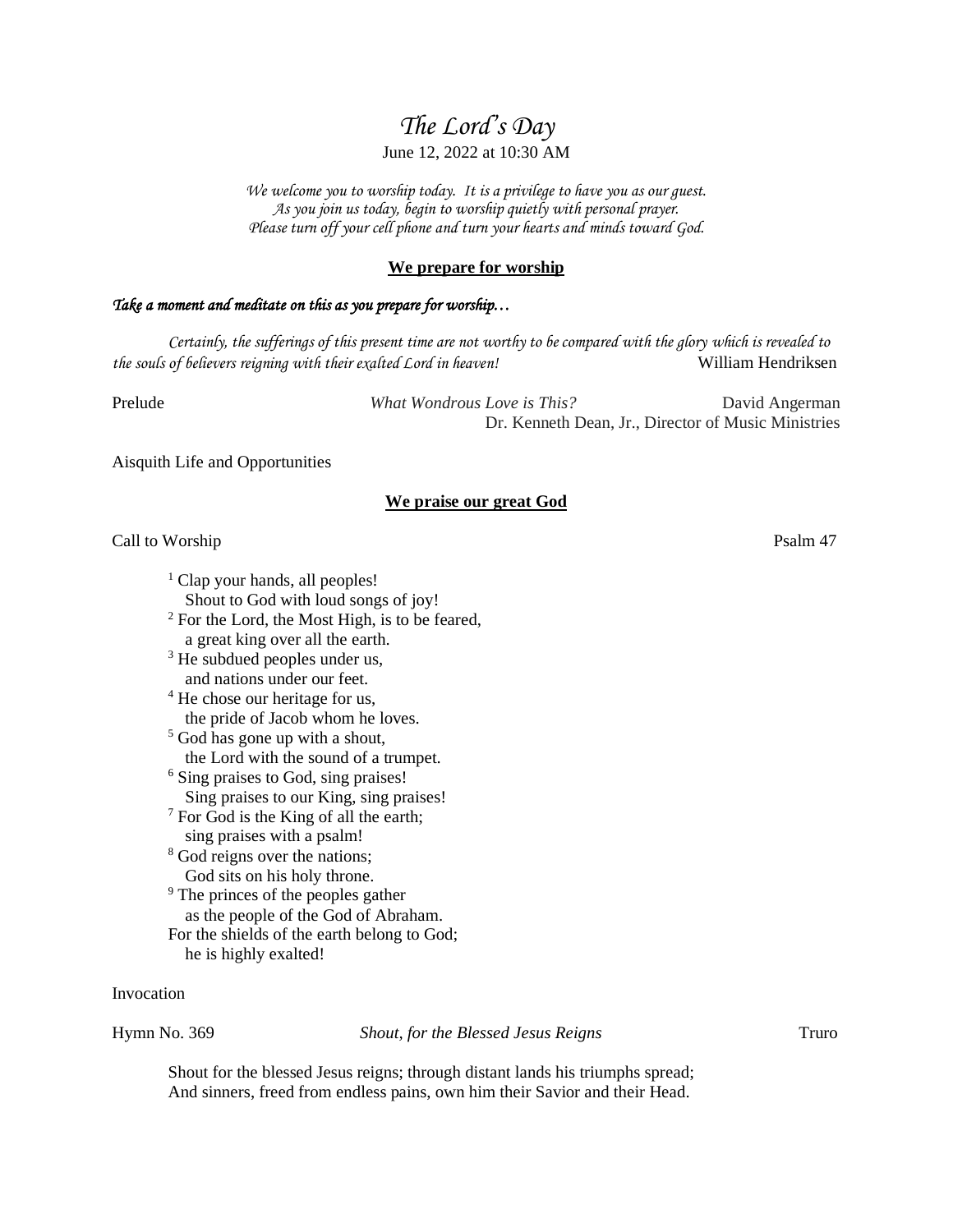He calls his chosen from afar, they all at Zion's gates arrive; Those who were dead in sin before by sovereign grace are made alive.

Gentiles and Jews his laws obey; nations remote their off'rings bring, And unconstrained their homage pay to their exalted God and King.

O may his holy church increase, his Word and Spirit still prevail, While angels celebrate his praise, and saints his growing glories hail.

Loud hallelujahs to the Lamb, from all below, and all above! In lofty songs exalt his name, in songs as lasting as his love.

# **We embrace Christ our Savior**

Psalter Confession of Sin (Responsive) Psalm 51:1-17

 $<sup>1</sup>$  Have mercy on me, O God, according to your steadfast love; according to your abundant mercy</sup> blot out my transgressions.

**<sup>2</sup> Wash me thoroughly from my iniquity, and cleanse me from my sin!**

<sup>3</sup> For I know my transgressions, and my sin is ever before me.

**<sup>4</sup> Against you, you only, have I sinned and done what is evil in your sight,** 

so that you may be justified in your words and blameless in your judgment.

**<sup>5</sup> Behold, I was brought forth in iniquity, and in sin did my mother conceive me.**

<sup>6</sup> Behold, you delight in truth in the inward being, and you teach me wisdom in the secret heart.

**<sup>7</sup> Purge me with hyssop, and I shall be clean; wash me, and I shall be whiter than snow.**

<sup>8</sup> Let me hear joy and gladness; let the bones that you have broken rejoice.

**<sup>9</sup> Hide your face from my sins, and blot out all my iniquities.**

 $10$  Create in me a clean heart, O God, and renew a right spirit within me.

**<sup>11</sup> Cast me not away from your presence, and take not your Holy Spirit from me.**

 $12$  Restore to me the joy of your salvation, and uphold me with a willing spirit.

**<sup>13</sup> Then I will teach transgressors your ways, and sinners will return to you.**

 $14$  Deliver me from bloodguiltiness, O God, O God of my salvation, and my tongue will sing aloud of your righteousness.

**<sup>15</sup> O Lord, open my lips, and my mouth will declare your praise.**

<sup>16</sup> For you will not delight in sacrifice, or I would give it; you will not be pleased with a burnt offering.

**<sup>17</sup> The sacrifices of God are a broken spirit; a broken and contrite heart, O God, you will not despise.**

The Silent Confession of God's People

Assurance of God's Grace Ephesians 2:1-7

 $<sup>1</sup>$  And you were dead in the trespasses and sins  $<sup>2</sup>$  in which you once walked, following the course</sup></sup> of this world, following the prince of the power of the air, the spirit that is now at work in the sons of disobedience— <sup>3</sup> among whom we all once lived in the passions of our flesh, carrying out the desires of the body and the mind, and were by nature children of wrath, like the rest of mankind. <sup>4</sup> But God, being rich in mercy, because of the great love with which he loved us,  $<sup>5</sup>$  even when we were dead in our</sup> trespasses, made us alive together with Christ—by grace you have been saved—<sup>6</sup> and raised us up with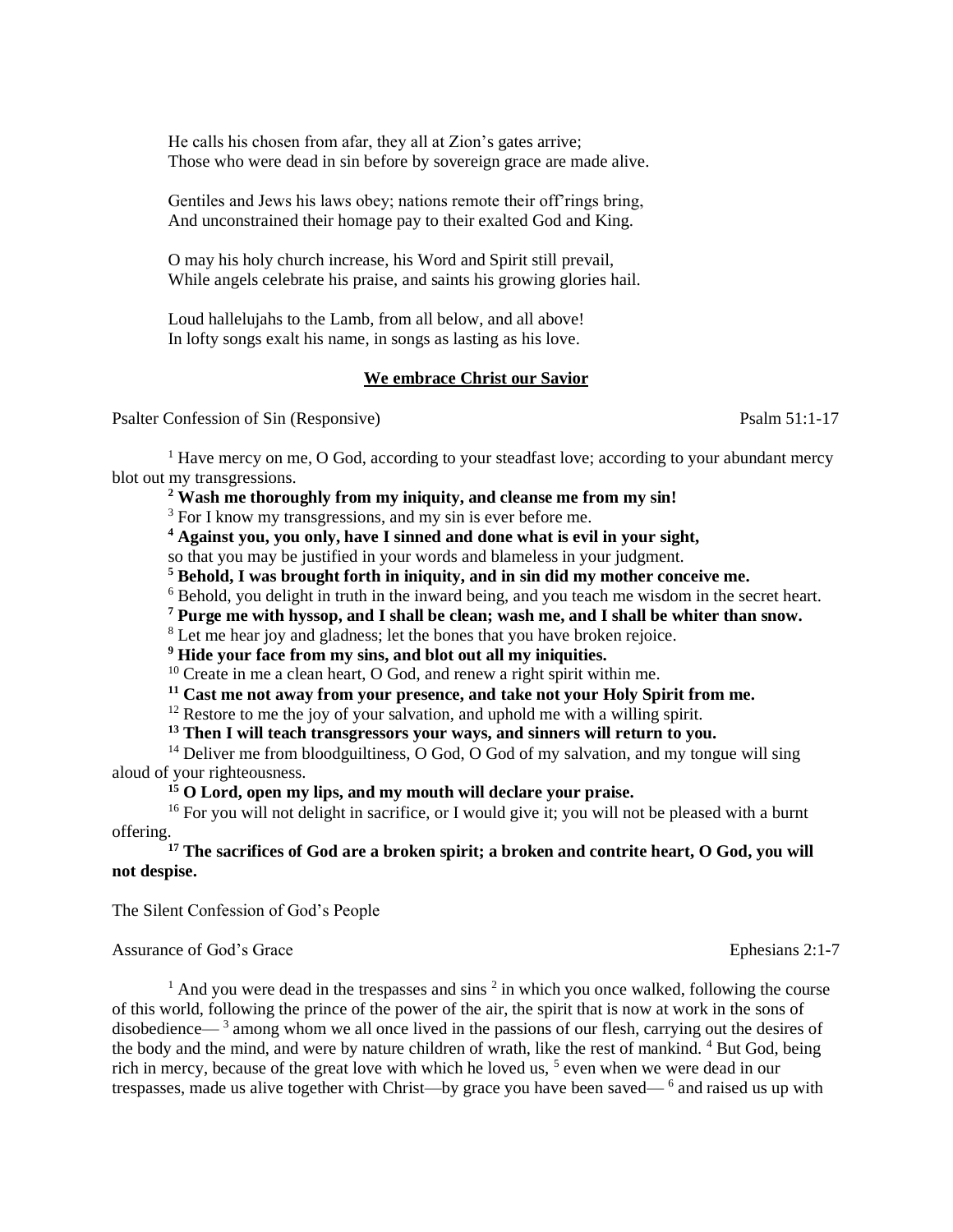him and seated us with him in the heavenly places in Christ Jesus, <sup>7</sup> so that in the coming ages he might show the immeasurable riches of his grace in kindness toward us in Christ Jesus.

Confession of Faith Westminster Confession of Faith, X.1

**All those whom God has predestinated unto life, and those only, He is pleased, in His appointed and accepted time, effectually to call, by His Word and Spirit, out of that state of sin and death in which they are by nature, to grace and salvation by Jesus Christ: enlightening their minds, spiritually and savingly, to understand the things of God, taking away their heart of stone, and giving unto them an heart of flesh; renewing their wills, and by His almighty power determining them to that which is good; and effectually drawing them to Jesus Christ; yet so as they come most freely, being made willing by His grace.**

Hymn No. 9 (HMR) *Alive in Christ* Sola Gratia

I once was rebellious, corrupted by sin, pursuing the devil's dark path, Oblivious, dead to the state I was in, an object of God's dreadful wrath.

But God who is rich in compassion and love, not leaving my soul to the grave, Has given me life; born again from above, by God's sovereign grace I've been saved.

God lifted me up to the heavenly realms where seated with Christ I am free; In ages to come he will show me more grace—so great is his kindness to me.

Since grace is the source of the life that is mine—and faith is a gift from on high— I'll boast in my Savior, all merit decline, and glorify God 'til I die.

Yet now I am living with work to be done for I am God's workmanship too, Created in Christ with a race to be run, which God has ordained me to do.

### **We acknowledge God's blessings**

| <b>Missions Report</b>                                        | <b>Center for Pregnancy Concerns</b>       | Mrs. Paula Caponiti |
|---------------------------------------------------------------|--------------------------------------------|---------------------|
| The Prayers of God's People and the Lord's Prayer (in unison) |                                            | RE John Cicone      |
|                                                               | We respond in gratitude for God's blessing |                     |

The Giving of God's Tithes and Our Offerings

Offertory *Guide Me, O Thou Great Jehovah* John Hughes

Guide me, O Thou great Jehovah, Pilgrim through this barren land; I am weak, but Thou art mighty; Hold me with Thy pow'rful hand; Bread of heaven, Bread of heaven, Feed me till I want no more, Feed me till I want no more. Open now the crystal fountain, Whence the healing stream doth flow. Let the fire and cloudy pillar lead me all my journey through. Strong Deliev'rer, Strong Deliv'rer, Be Thou still my Strength and Shield, Be Thou still my Strength and Shield. When I tread the verge of Jordan, Bid my anxious fears subside; Death of death and hell's destruction, land me safe on Canaan's side; Songs of praises, songs of praises I will ever give to Thee, I will ever give to Thee, I will ever give to Thee!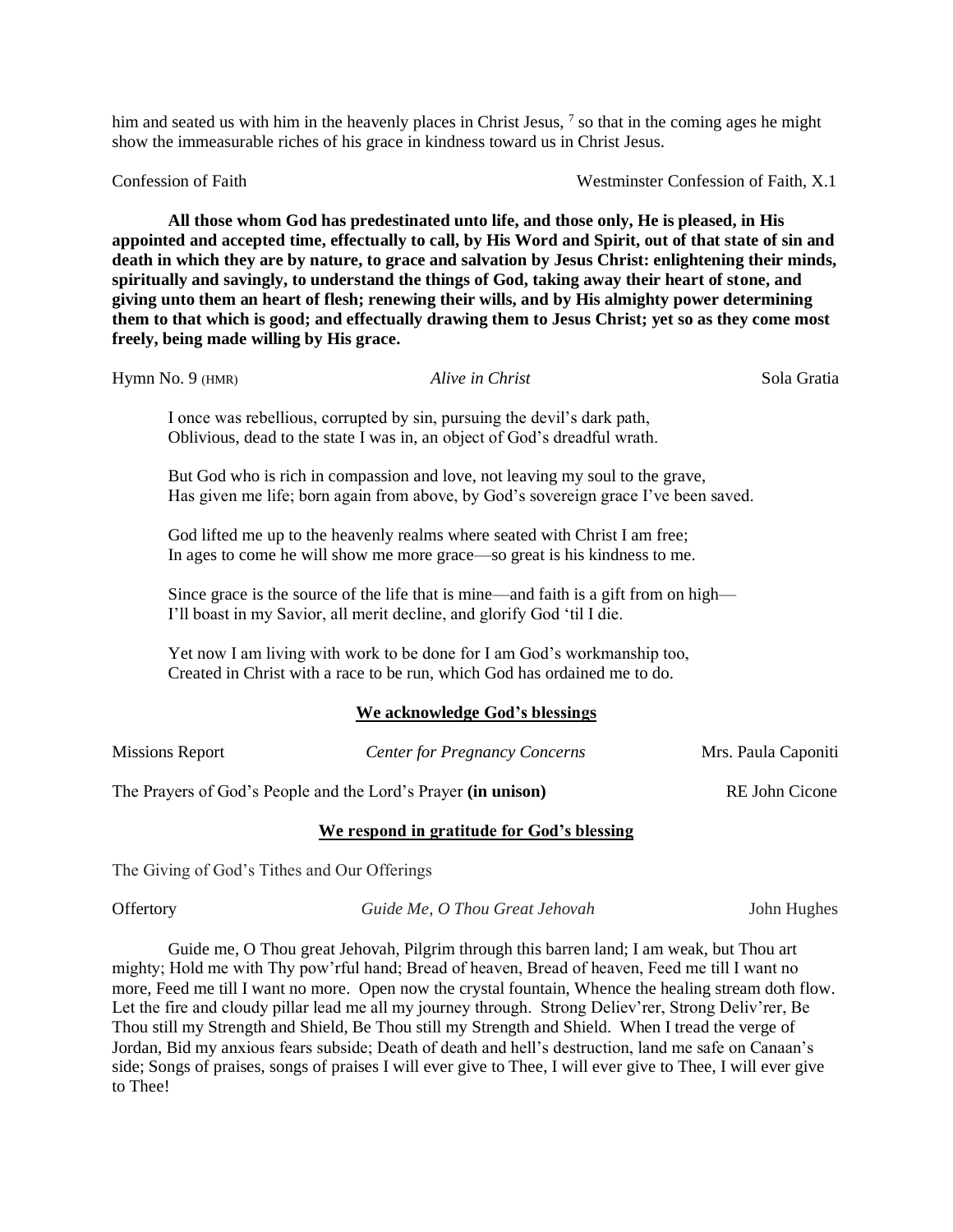*The Doxology* **(***Hymnal***, pg. 731)** and Prayer of Dedication

Praise God from whom all blessings flow; Praise Him, all creatures here below; Praise Him above ye heav'nly host: Praise Father, Son, and Holy Ghost. Amen.

### **We hear God speak**

Scripture Reading Revelation 20:4-6 Pew Bible pg. 1040

<sup>4</sup> Then I saw thrones, and seated on them were those to whom the authority to judge was committed. Also I saw the souls of those who had been beheaded for the testimony of Jesus and for the word of God, and those who had not worshiped the beast or its image and had not received its mark on their foreheads or their hands. They came to life and reigned with Christ for a thousand years.<sup>5</sup> The rest of the dead did not come to life until the thousand years were ended. This is the first resurrection. <sup>6</sup> Blessed and holy is the one who shares in the first resurrection! Over such the second death has no power, but they will be priests of God and of Christ, and they will reign with him for a thousand years.

| Sermon       | "On Deaths, Resurrections and Lives"                                                                                                                                        | Pastor Ceselsky      |
|--------------|-----------------------------------------------------------------------------------------------------------------------------------------------------------------------------|----------------------|
|              | "We must live for Christ, that in death we may reign with Christ, and that in physical<br>resurrection we may live, physically and spiritually, eternally in his presence." |                      |
|              | We respond to God's grace                                                                                                                                                   |                      |
| Hymn No. 164 | O for a Thousand Tongues to Sing                                                                                                                                            | Azmon                |
|              | O for a thousand tongues to sing my great Redeemer's praise,<br>The glories of my God and King, the triumphs of his grace.                                                  |                      |
|              | My gracious master and my God, assist me to proclaim,<br>To spread through all the earth abroad the honors of thy name.                                                     |                      |
|              | Jesus, the name that charms our fears, that bids our sorrows cease;<br>'tis music in the sinner's ears, 'tis life and health and peace.                                     |                      |
|              | He breaks the pow'r of reigning sin, he sets the prisoner free;<br>His blood can make the foulest clean, his blood availed for me.                                          |                      |
|              | He speaks and, list'ning to his voice, new life the dead receive;<br>The mournful, broken hearts rejoice; the humble poor believe.                                          |                      |
|              | Hear him, ye deaf; his praise, ye dumb, your loosen'd tongues employ;<br>Ye blind, behold your Savior come; and leap, ye lame, for joy.                                     |                      |
|              | Benediction and Three-Fold Amen (Hymnal, pg 740)                                                                                                                            | Danish               |
| Postlude     | Reprise on: Azmon (O For A Thousand Tongues To Sing)                                                                                                                        | arr. Richard Unfried |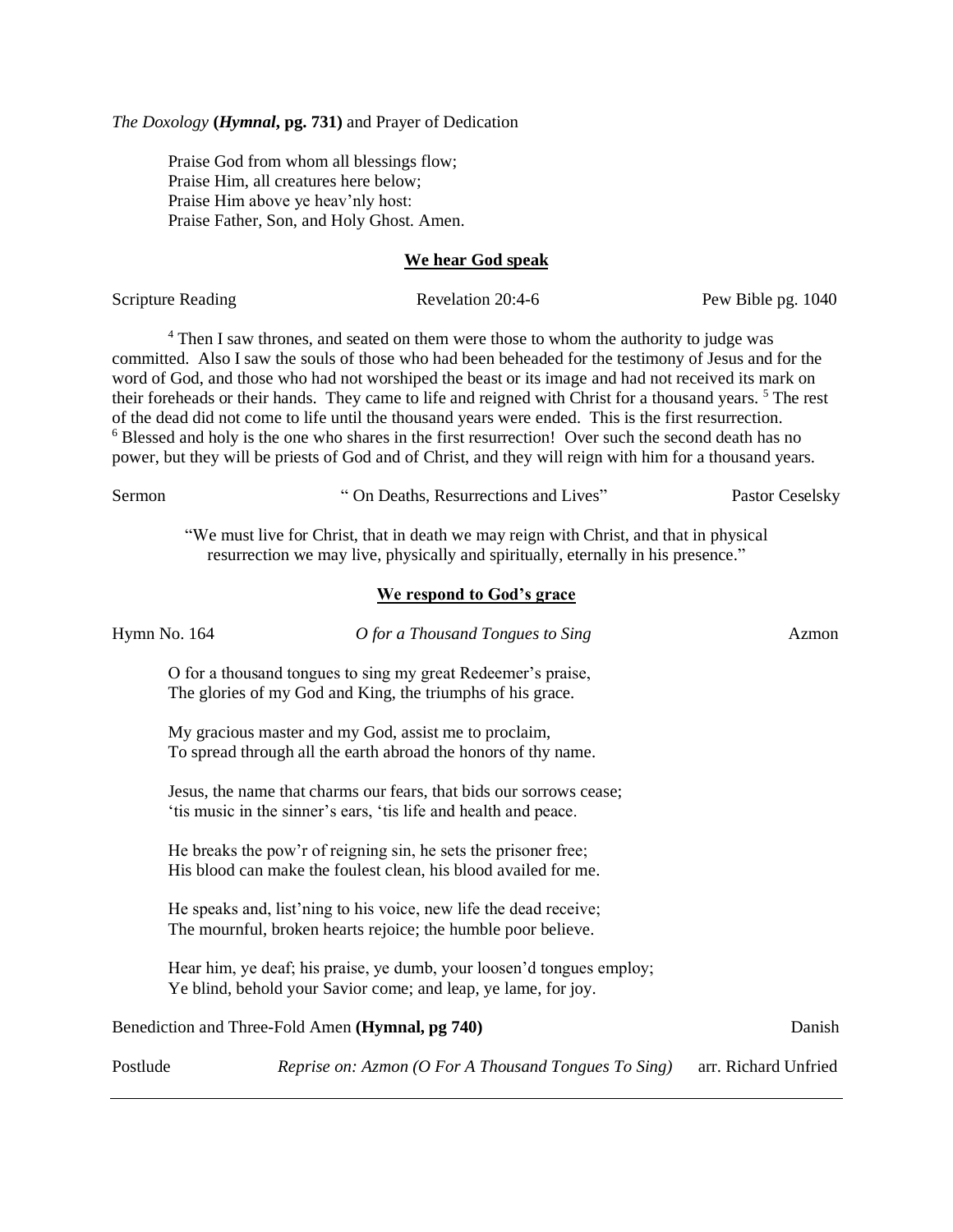### **Announcements**

**We welcome Mrs. Paula Caponiti**, Director of Development for the Center for Pregnancy Concerns as she gives us an update on the work of the CPC. We also have baby bottles which you can fill with change or cash and return when they are full. We will be collecting via the baby bottles through the month of September.

We will hold a Q & A time following the worship service TODAY for those interested in the work of this year's General Assembly.

**Classical Guitarist Andrew Oswinkle** will be holding a fundraiser at Aisquith TODAY at 4 p.m. Come help Andrew raise funds to attend the Brevard Summer Institute.

**The Summer Book Club** HAS begun reading Dr. Dane Ortlund's book "Gentle and Lowly: The Heart of Christ for Sinners and Sufferers." Dr. Ortlund is a PCA pastor serving in Illinois. Rev. Stuart & Sandy Jones will be leading the study. This is open to ALL and will be held from June  $7 -$ August 16 (excluding July 5) on Tuesday mornings at 10:00 AM here at the church. Everyone who wishes to attend will receive a free book and study guide. There is a schedule on the tables in the narthex.

**Next Sunday** Beryl Wickham will share during our worship service on her time in Israel. She will also be making a brief presentation in Room 11 following the service.

**The deacons** have decided that we will be doing 2 workdays this year. Thank you to all of those who came and helped out yesterday. The second date will be Saturday, July the 16th at 9:00am. This will be a "normal" workday and we will take all of the stuff from yesterday and throw it all into a dumpster that we will be renting.

**We will be hosting a baby shower** for Sarah Walters (Soule) – The updated date for the shower is Sunday, July 24 following the Worship Service. Please rsvp to Julie Ceselsky.

**We are still collecting** used inkjet cartridges. There is a box in the kitchen labeled for the donations.

# **Prayer Requests**

- 1. Please continue be in prayer for Sarah Walters (Soule) and her husband Matthew as they await the birth of their first child in August.
- 2. Please be in prayer for the many members, family members and friends of the Aisquith Community who currently struggling with Covid, various other illnesses and other physical and emotional issues.

# **Church Officers**

**Ruling Elders:** Tim Bracken, John Cicone (Clerk), Jeff Soule & Mark Werner **Deacons:** Andrew Bell, Gus DeFord, & Ken Schumann (President) **Deaconesses:** Christine Clark, Debbie DeFord, Fran Oswinkle, & Jeanne Williams (Moderator)

# **Sermon Notes**

Date: June 12, 2022 Text: Revelation 20:4-6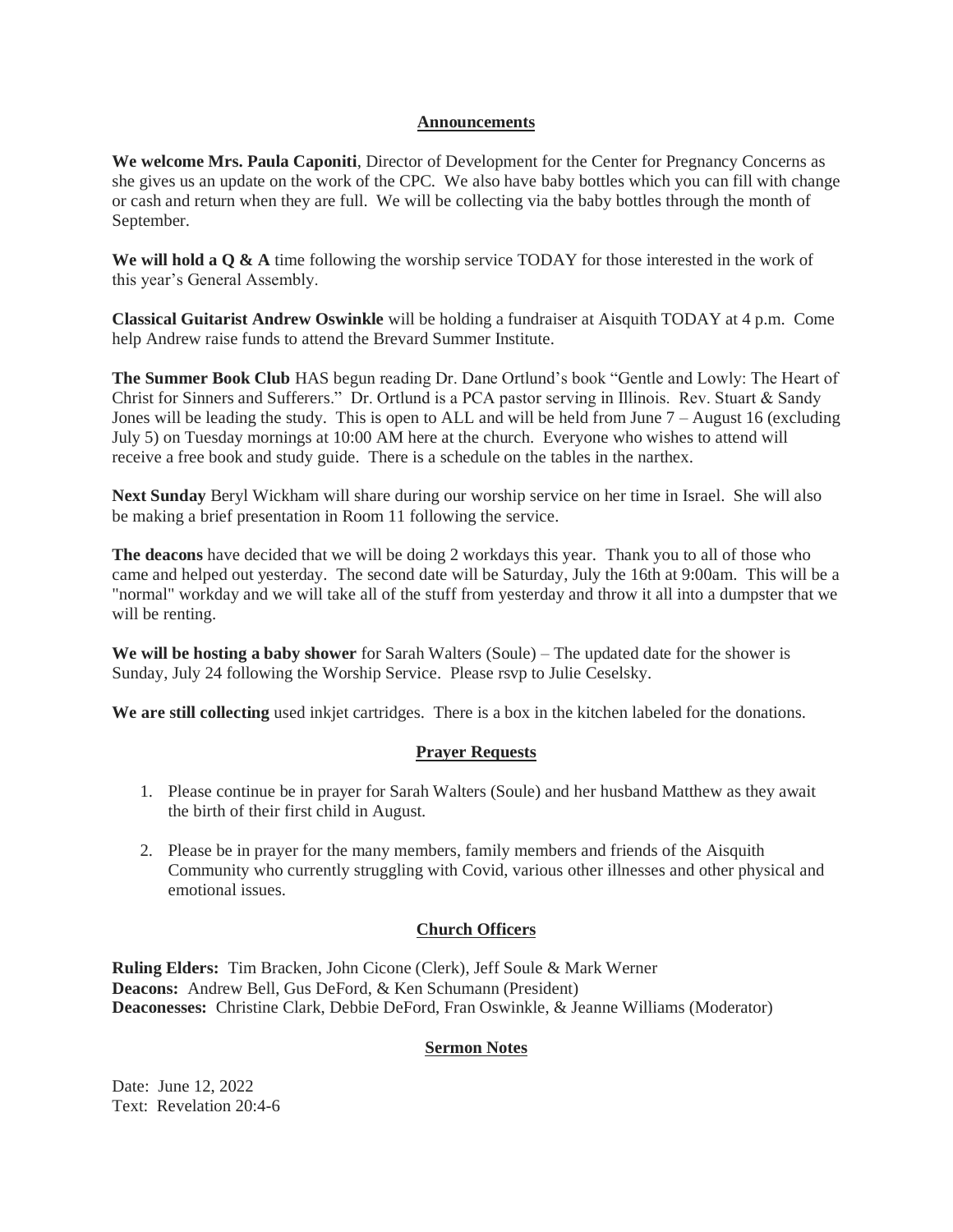Sermon Title: "On Deaths, Resurrections, and Lives" Delivered By: Pastor John Ceselsky

Proposition: We will live and reign with Christ.

Main Point 1: All of Humanity is Stillborn

Point 1: Physically Alive, but Spiritually Dead

Point 2: Why?

Point 3: Ruled by the World, the Flesh and the Devil

Main Point 2: Believers experience the First Resurrection

Point 1: Physically Alive and Spiritually Alive

Point 2: How?

Point 3: Led by the Spirit

Main Point 3: All of Humanity experiences the First Death

Point 1: Physically Dead, but remain Spiritually Alive

Point 2: Where?

Point 3: Reign with Christ

Main Point 4: All of Humanity experiences the Second Resurrection Point 1: Contrasting Lives.